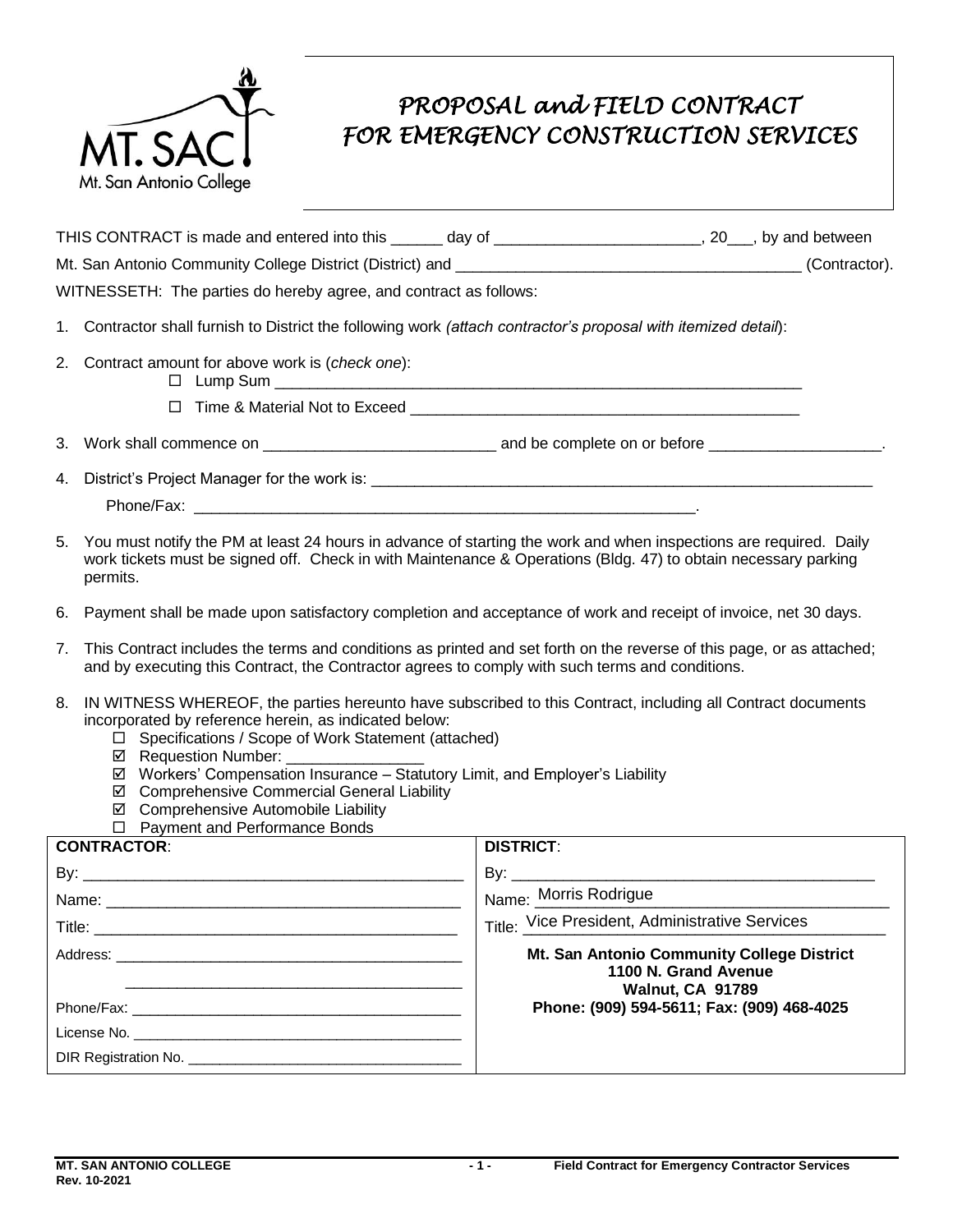- 1. PROPOSAL ACCEPTANCE. Proposals are subject to acceptance by the signing of a contract and issuance of a purchase order at any time within 30 days after the receipt of quotes unless otherwise stipulated. District reserves the right to accept or reject all quotes and to waive any informality in any quote.
- 2. SITE EXAMINATION. By accepting this Contract, Contractor warrants that it is familiar with the work site, is satisfied as to the condition of the site, its accessibility for materials, workmen and utilities, and Contractor's ability to protect existing surface and subsurface improvements. No claim for time or money will be allowed as to such matters.
- 3. EQUIPMENT AND LABOR. Contractor shall furnish all tools, equipment, apparatus, facilities, transportation, labor, and material necessary to furnish the service herein described. The service shall be performed at such times and places as directed by and subject to the approval of the authorized District representative indicated.
- 4. SUBCONTRACTORS. Subcontractors, if any, engaged by the Contractor for the service shall be subject to the approval of the District. Contractor shall be held responsible for all operations of subcontractors and shall require them to maintain adequate Workers' Compensation, general and automobile insurance.
- 5. DIR REGISTRATION. Registration requirements pursuant to Labor Code §1725.5 is a material obligation of the Contractor under the Contract Documents. compliance with DIR Registration requirements always during performance of the Work by the Contractor and all Subcontractors of any tier. The failure of the Contractor and all Subcontractors of every tier to be DIR Registered at all times during performance of the Work is the Contractor's default of a material obligation of the Contractor under the Contract Documents. §1771.1(j)(1) Where a contractor or subcontractor engages in the performance of any public work contract without having been registered in violation of the requirements of §1725.5, the Labor Commissioner shall issue and serve a stop order prohibiting the use of the unregistered contractor or the unregistered subcontractor on all public works until the unregistered contractor or unregistered subcontractor is registered. Failure of a contractor or subcontractor, owner, director, officer, or managing agent of the contractor or subcontractor to observe a stop order issued and served upon him or her pursuant to subdivision (j) is guilty of a misdemeanor punishable by imprisonment in county jail not exceeding 60 days or by a fine not exceeding \$10,000, or both. No time extensions or adjustments in contract price will be made because of delays caused by a Stop Order issued in accordance with this section. Strict compliance with DIR The foregoing includes without limitation, In accordance with Labor Code
- 6. CONTRACTOR SUPERVISION. Contractor shall provide competent supervision of personnel employed on the job, use of equipment and quality of workmanship.
- 7. WORKERS. Contractor shall always enforce strict discipline and good order among its workers and shall not employ on the work any unfit or unskilled person. No contact with students is allowed, and proper attire including shirts and

 safety clothing is required at all time. Any worker whom the District may deem incompetent or unfit shall be dismissed from the work and shall not again be employed on the project without the District's written consent.

- 8. SUBSTITUTIONS. No substitutions of materials specified shall be made without the prior approval of the District.
- 9. SAFETY AND SECURITY. Contractor is responsible for knowing and following federal, state, local, and District rules and regulations pertaining to safety, security, and driving on the campus. Contractor is responsible for securing the work site and its materials, for the protection of its workers and the public, and for posting signs warning against hazards created by the work. In an emergency affecting life and safety of life or of work or of adjoining property, Contractor, without special instruction or authorization from District, is hereby permitted to act at its discretion to prevent such threatened loss or injury.
- 10. NOISE/DUST: This is a school environment, and if excess noise, dust or any other disruption of learning activities occurs, Contractor may be required to reschedule the work. No radios are allowed at any time.
- 11. CLEAN UP. Contractor shall always keep the work site free of debris when work is not actually being performed, remove it from the premises and properly dispose of it. At completion, site shall be left in broom clean condition. Use of District trash bins is strictly prohibited.
- 12. ASBESTOS HAZARD EMERGENCY RESPONSE ACT (AHERA). All contract work must meet all regulations set forth in the AHERA rule, which requires District approval of any work that could disturb the integrity of any Asbestos Containing Building Material (A.C.B.M.). Contractor must notify District representative of any sawing, grinding, cutting or drilling of any A.C.B.M. in occupied areas of District buildings.
- 13. CONTRACT CHANGES. No changes or alterations to this Contract shall be made without specific prior written approval by the District.
- 14. TERMINATION. District may terminate this Contract upon ten (10) days notice without cause and Contractor shall be entitled to compensation based on District's satisfactory acceptance. default and may withhold from payments due on this contract the amount necessary to complete the work as scheduled. District may terminate immediately upon
- 15. INSPECTION. At all times, District shall have access to the work areas, whether in preparation or in progress, and Contractor shall provide safe and proper facilities for same.
- 16. STANDARD OF CARE. Contractor's services under this Contract shall be performed consistent with that level of care and skill ordinarily exercised by reputable members of the same profession currently practicing in the same locality under similar conditions. If any of its completed products, installations, or services fail to conform to this professional standard, or if property damage occurs (including damage to subsurface utilities or irrigation systems) as a direct result of Contractor's operations, Contractor will, at its own expense,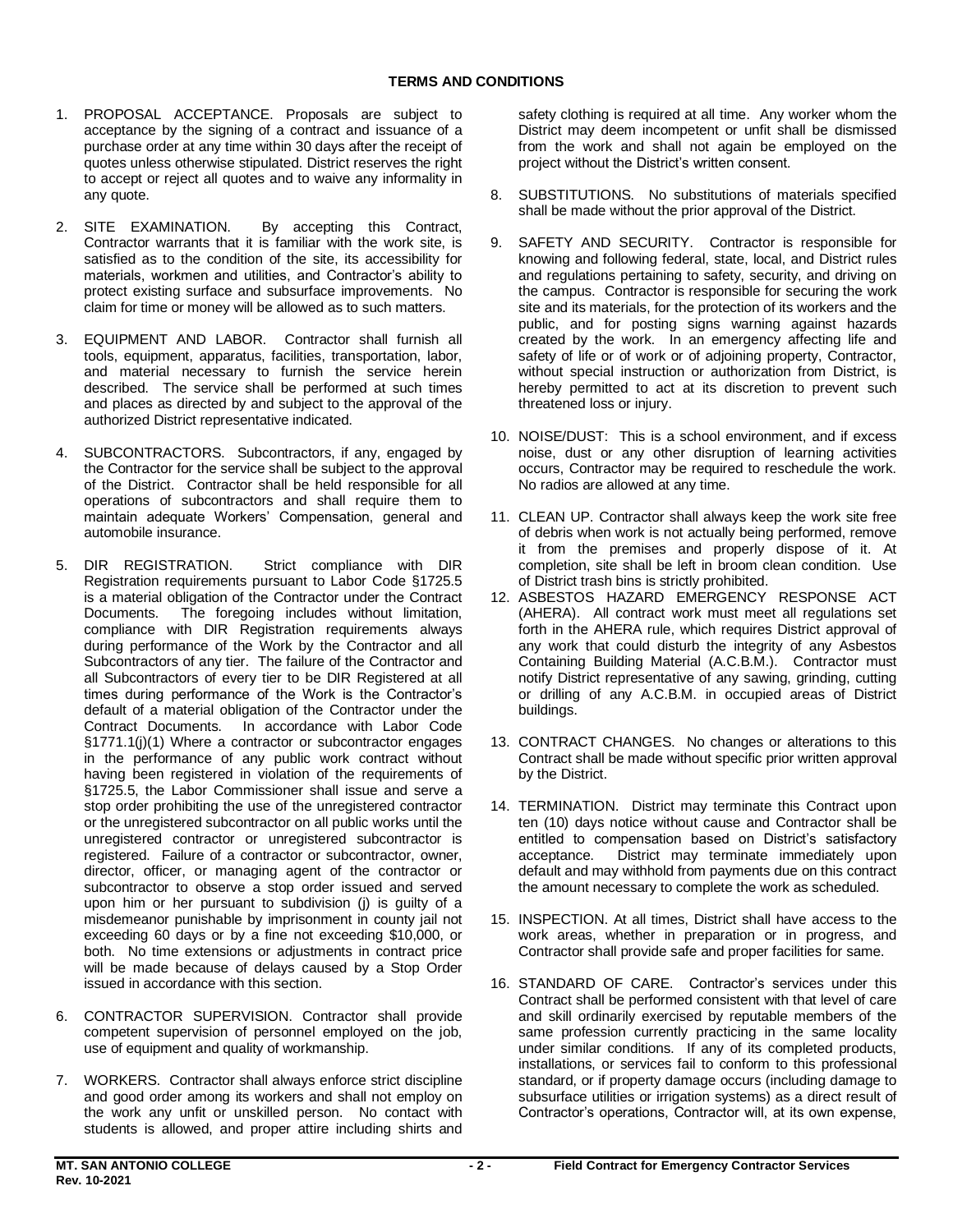perform all necessary services to correct such defects or arrange for the necessary repairs or restoration.

- 17. GUARANTEE. Contractor shall guarantee the workmanship or service performed against defects or failures of materials for a minimum of one (1) year from delivery or the final completion date for the work. All workmanship and materials must be warranted to be in compliance with applicable California energy, conservation, environmental, and educational standards.
- 18. FORCE MAJEURE. Contractor shall be excused from performance hereunder during the time and to the extent that it is prevented from obtaining, delivering or performing by act of God, fire, strike, loss, or shortage of transportation facilities, lock-out, commandeering of materials, products, plants or facilities by the government, provided that it is satisfactorily established that the non-performance is not due to the fault or neglect of the Contractor, its subs or suppliers.
- 19. DOCUMENT CONFLICT. In case of conflict between specifications and drawings and/or actual site conditions, work shall immediately cease until the conflict is resolved by a District representative, and District shall not be responsible for any costs/expenses incurred by Contractor due to any delays. Should any contract provision be held invalid, the remainder of this Contract shall remain in full force and effect.
- 20. PERMITS/LICENSES. Contractor and all its employees or agents shall secure and maintain such licenses and permits as are required by law in connection with the furnishing of materials, supplies or services listed herein.
- 21. CONTRACTOR STATUS. Contractor is an independent contractor, and not an officer, employee, or agent of the District, in the performance of this Contract.
- 22. OCCUPANCY. District reserves the right to occupy the building at any time before contract completion, and such occupancy shall not constitute final acceptance of any part of the work covered by this Contract, nor shall it extend the date specified for completion of the work.
- 23. PAYMENT. Contractor shall submit invoices for services and materials provided under this Contract (T&M contracts need itemized receipts). District shall make payment in full for same within 30 days after acceptance thereof by the authorized District representative. No progress payments shall be made unless specifically called for in the Contract.
- 24. LABOR CODE.  **applicable provisions of the Labor Code §1771, Division 2, Part 7, Ch. 1, including the payment of general prevailing wages,** a copy of which is on file in the District's Purchasing Office. Contractor shall maintain, for audit by the District, certified payroll records applicable to this Contract, stating wage rates, trades, payments made, and employee signatures. Copies of these records shall be furnished to the District upon request. Contractor shall comply with the
- 25. CERTIFIED PAYROLL RECORDS. A material obligation of the Contractor under the Contract documents is: (i) the Contractor's strict compliance with the requirements pursuant to Labor Code §§ 1771.4 and 1776 for preparation and submittal of Certified Payroll Records ("CPR"); and (ii) the Contractor's enforcement of CPR preparation and

 submittal for all Subcontractors of every tier. Contractor is required to submit CPRs directly to the Labor Commissioner. Pursuant to Labor Code §1771.4(a)(4), the Department of Industrial Relations shall monitor and enforce the obligation of the Contractor and Subcontractors of every tier to pay laborers performing any portion of the work the Prevailing Wage Rate established for the classification of work/labor.

- 26. BONDS: Per Civil Code 9550, a contractor that is awarded a public works contract involving an expenditure in excess of twenty-five thousand dollars (\$25,000) shall, before commencement of work, give a payment bond. Therefore, contractor is required to provide Performance and Payment Bonds in an amount equal to 100 percent of the Contract Amount. Bonds must be submitted by a California admitted surety insurer.
- 27. INSURANCE. Contractor shall not commence work under this Contract until it has obtained the insurance required herein and has submitted proof of such coverage to the District. Contractor shall not allow any subcontractor, agent, or employee to commence work on the Contract without proof of same. commencement of work and shall be maintained for the active length of the project. Coverage must be secured prior to
	- (a) Workers' Compensation Insurance not less than the statutory limits
	- (b) Comprehensive Commercial General Liability Insurance with limits not less than \$1,000,000 per occurrence.
	- limits not less than \$1,000,000 per occurrence for all owned, non-owned and hired vehicles. (c) Comprehensive Automobile Liability Insurance with

 The insurance certificates for (b) and (c) must list the District as additional insured, as follows: *Mt. San Antonio College, its Board of Trustees, officers, agents, representatives,*  employees, and volunteers are added as additional *insureds.* The certificate **MUST include a copy of the additional insured endorsement that amends the insurance policy. The insurance certificate should have the project name listed in the description area.** 

 Notification of cancellation of any coverage is required under this agreement and shall not be canceled or non-renewed without 30 days prior written notice to the District.

 28. INDEMNIFICATION. Contractor agrees to defend, indemnify, and hold harmless the District, its officers, agents, employees, and volunteers from all loss, cost, and expense arising out of any liability or claim of liability for personal injury, bodily injury to persons, damage to property sustained or claimed to have been sustained arising out of activities of the Contractor, its subcontractors, or those of any of its officers, agents, or employees. Contractor further agrees to waive all rights of subrogation against the District.

 The District agrees to defend, indemnify, and hold harmless the Contractor, its officers, agents, employees, and volunteers from all loss, cost and expense arising out of any liability or claims of liability for personal injury, bodily injury to persons, and damage to property sustained or claimed to have been sustained arising out of the activities of the District, its officers, agents, or employees.

 29. ANTI-DISCRIMINATION. It is District policy that all contractors agree to comply with applicable federal and state